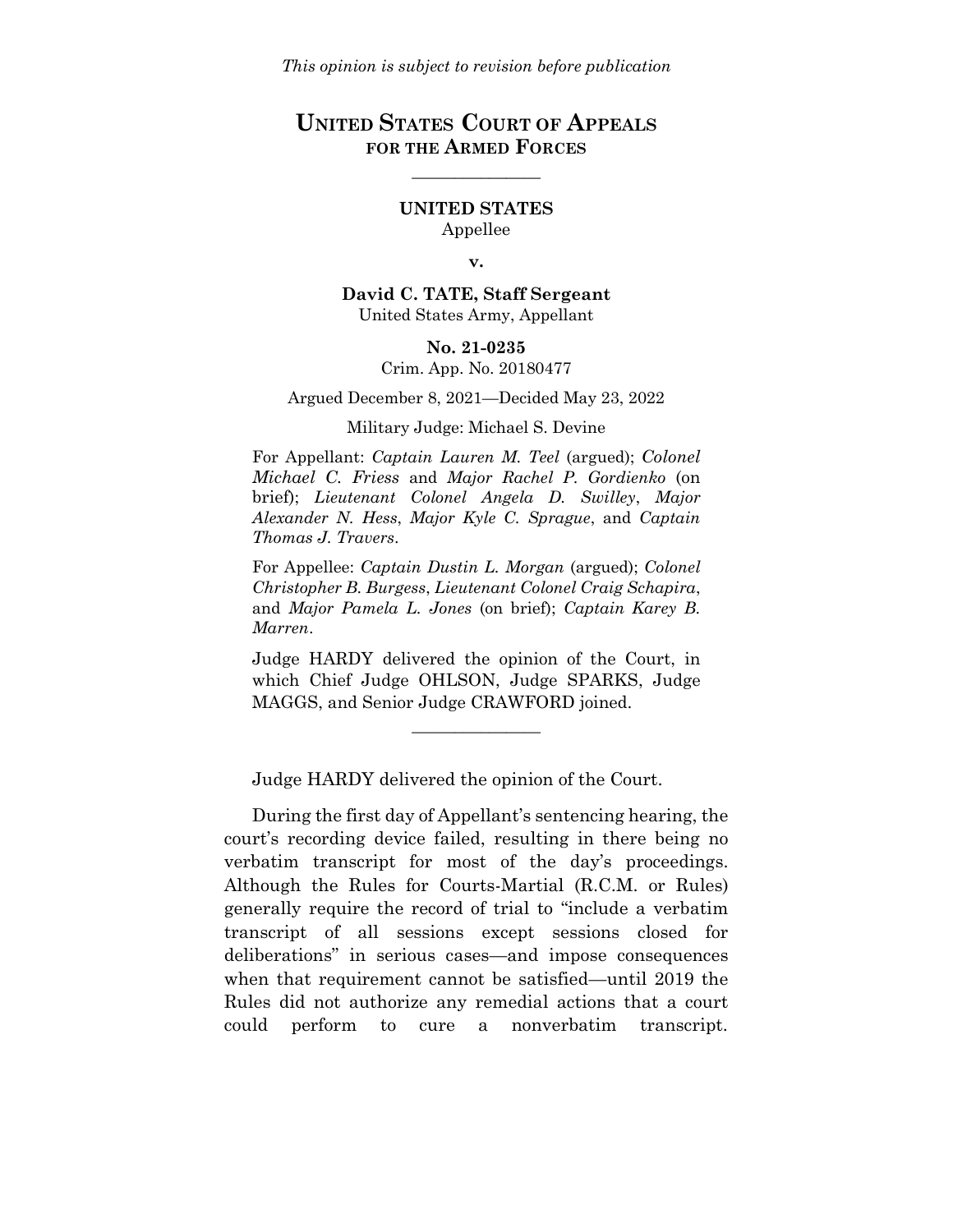R.C.M. 1103(b)(2)(B), (f) (2016 ed.). **<sup>1</sup>** In the absence of any guidance from the Rules, military courts have long authorized three potential solutions when court recording devices fail: (1) declaring a mistrial; (2) reconstructing the record of trial; and (3) starting anew. In this case, the military judge stated that he was going to start Appellant's sentencing hearing anew, but the record indicates that he neither started anew nor performed one of the other two judicially approved remedies.

Contrary to his stated intent, the military judge indicated during the second sentencing hearing that he would *only* consider the testimony of the Government's witnesses that fell within the scope of their unrecorded testimony from the previous day. His choice to disregard testimony from the second hearing if it went beyond the witnesses' lost testimony from the first hearing resulted in a hybrid proceeding that did not start the proceedings anew but was instead dependent on—and intrinsically tied to—the unrecorded testimony from the first day of sentencing. Accordingly, we reverse the decision of the United States Army Court of Criminal Appeals (ACCA), set aside the sentence, and remand the case to the Judge Advocate General of the Army for return to an appropriate convening authority for action consistent with R.C.M. 1103(f) (2016 ed.).

### **I. Background**

At the time of his alleged offense, Appellant was an E-6 staff sergeant serving at Fort Huachuca, Arizona. On September 18, 2018, a military judge sitting as a general court-martial convicted Appellant, pursuant to his plea, of one charge and one specification of aggravated assault in violation of Article 128, Uniform Code of Military Justice (UCMJ), 10 U.S.C. § 928 (2018), for strangling his wife. The same day, the military judge began Appellant's sentencing hearing.

Upon returning the next day to complete sentencing, trial counsel discovered that the court's recording device had failed to capture the previous day's sentencing proceedings,

l

**<sup>1</sup>** In 2019, the President expressly authorized military judges to take one of four corrective actions to cure an incomplete or defective record of trial. R.C.M. 1112(d)(3) (2019 ed.).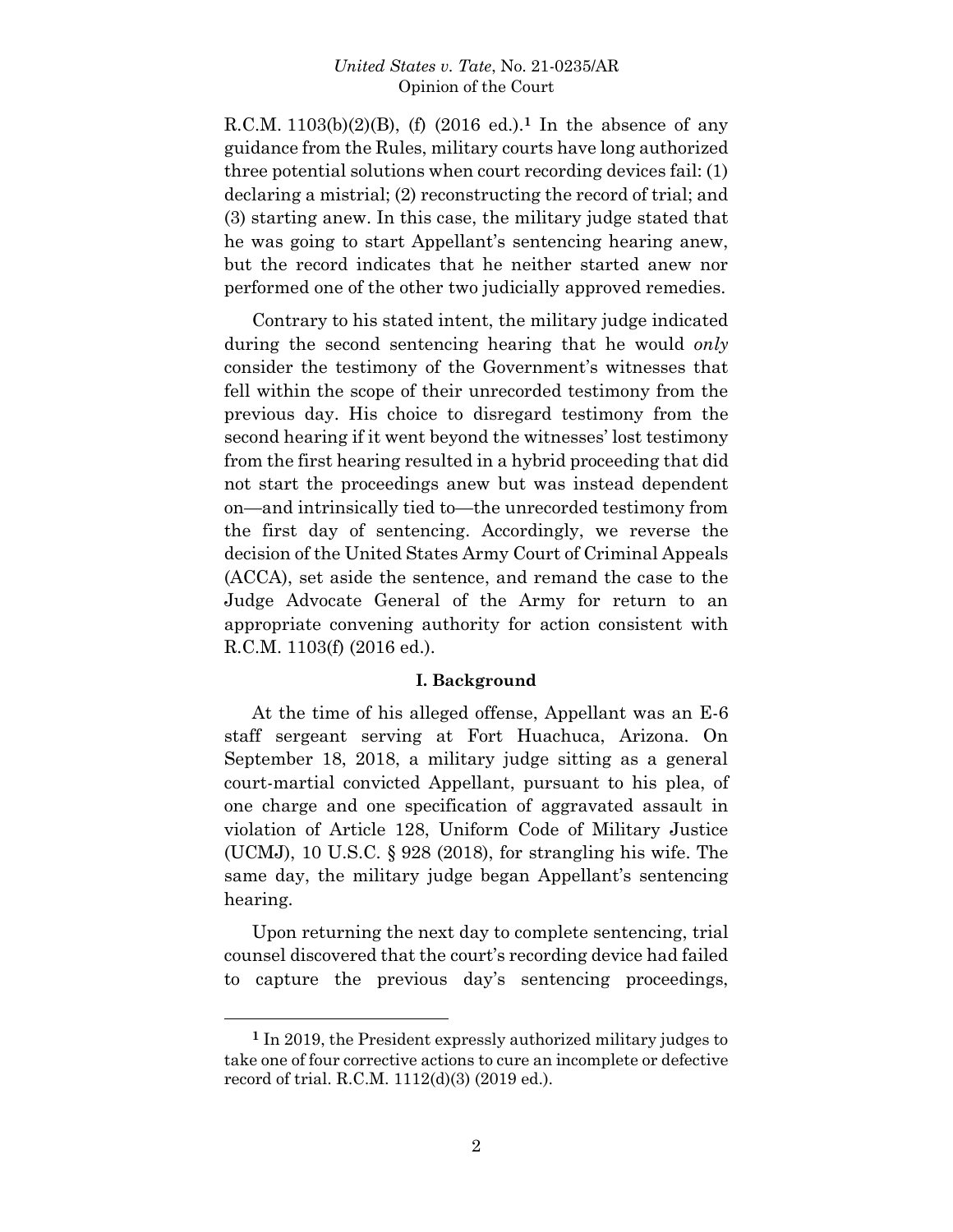including: (1) the military judge notifying Appellant of his rights during sentencing, (2) the Government's presentation of its case, which entailed both documentary evidence and witness testimony, (3) a victim impact statement, (4) the defense's first witness, and (5) some of the defense's documentary evidence. The military judge then held a R.C.M. 802(a) conference with the parties to discuss the recording malfunction, and he subsequently announced in court:

> [I]t is the court's intent to start over from the point of the sentencing case where I informed the accused that we are entering the sentencing phase of the trial, I notified him of his rights during this phase of the trial, and to allow the government to present their case anew.

The military judge repeatedly emphasized that he would "not consider anything [he] heard during the sentencing portion of the case yesterday afternoon from any witness . . . unless either party decides to reoffer such evidence during the sentencing hearing." Appellant objected, arguing R.C.M. 1103(f) (2016 ed.) required Appellant's sentencing exposure to be limited to six months confinement and no punitive discharge because there was no verbatim transcript. The military judge overruled Appellant's objection, stating that he intended to start anew and "wash out" the old proceeding as if it "never occurred." The military judge clarified that these procedures were not a reconstruction of the lost testimony, stating "it is not the court's intention to attempt to recreate a substantially verbatim transcript or even a summarized transcript."

In the second sentencing hearing, the Government presented a slightly different case than it had during the initial hearing. Due to the unavailability of one of its witnesses, the Government declined to call that witness and proceeded without his testimony. The Government also decided not to present one sentencing exhibit, a video that had audio issues during the first hearing. In addition, several Government witnesses testified to new information that was outside the scope of their initial unrecorded testimony.

In issuing Appellant's sentence, the military judge announced that he had disregarded the new testimony from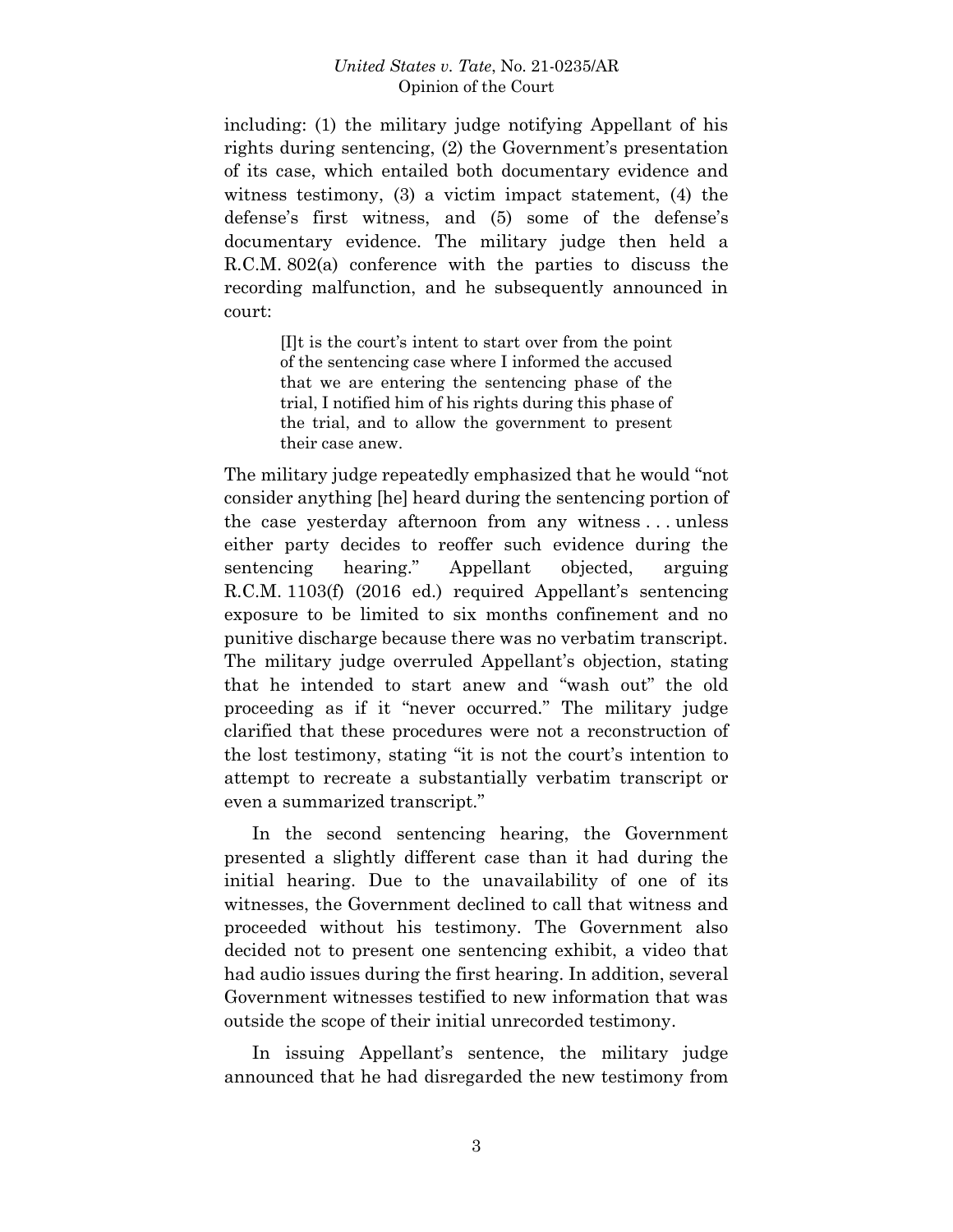the Government witnesses because it was outside the scope of their previous unrecorded testimony. He stated, "I *did not consider* any aggravation testimony by government witnesses . . . . [t]hat such witnesses had not so testified when first called as a witness during which time their testimony had not been recorded." Transcript of Record at 474–75, *United States v. Tate*, \_\_ M.J. \_\_ (C.A.A.F. 2022) (No. 21-0235) [hereinafter Record] (emphasis added). The military judge did not further describe the portion of the recorded testimony that he disregarded.

The military judge sentenced Appellant to confinement for twenty-two months, reduction to E-3, and a bad-conduct discharge. The convening authority approved the finding of guilt and all of the sentence except the confinement, which he reduced to twenty-one months due to post-trial delays. Appellant appealed to the ACCA arguing that his sentence was procedurally deficient under R.C.M. 1103(b)(2)(B) (2016 ed.) because the record of trial lacked a substantially verbatim transcript.

Initially, the ACCA held there was no substantially verbatim transcript and that the military judge was limited in his ability to start the proceedings anew under R.C.M. 1103(f) (2016 ed.). *United States v. Tate*, No. ARMY 20180477, 2020 CCA LEXIS 344, at \*10–11, 2020 WL 5760851, at \*4–5 (A. Ct. Crim. App. Sept. 25, 2020) (unpublished). The lower court held the record was not verbatim because the Government omitted a witness and there was no record or indication of that witness's testimony. *Id*. at \*9, 2020 WL 5760851, at \*4. Additionally, because R.C.M. 1103(f) (2016 ed.) states that when a verbatim transcript cannot be prepared due to a recording failure, the convening authority may approve only a limited portion of the sentence or direct a hearing, the ACCA determined the military judge acted outside his authority when he ordered the sentencing be started anew. *Id.* at \*5–6, 2020 WL 5760851, at \*2. The ACCA set aside the sentence and returned the case to the convening authority to order a rehearing. *Id.* at \*11, 2020 WL 5760851, at \*5. The Government petitioned for reconsideration.

Sitting en banc, the ACCA then reversed and held the convening authority properly approved the sentence because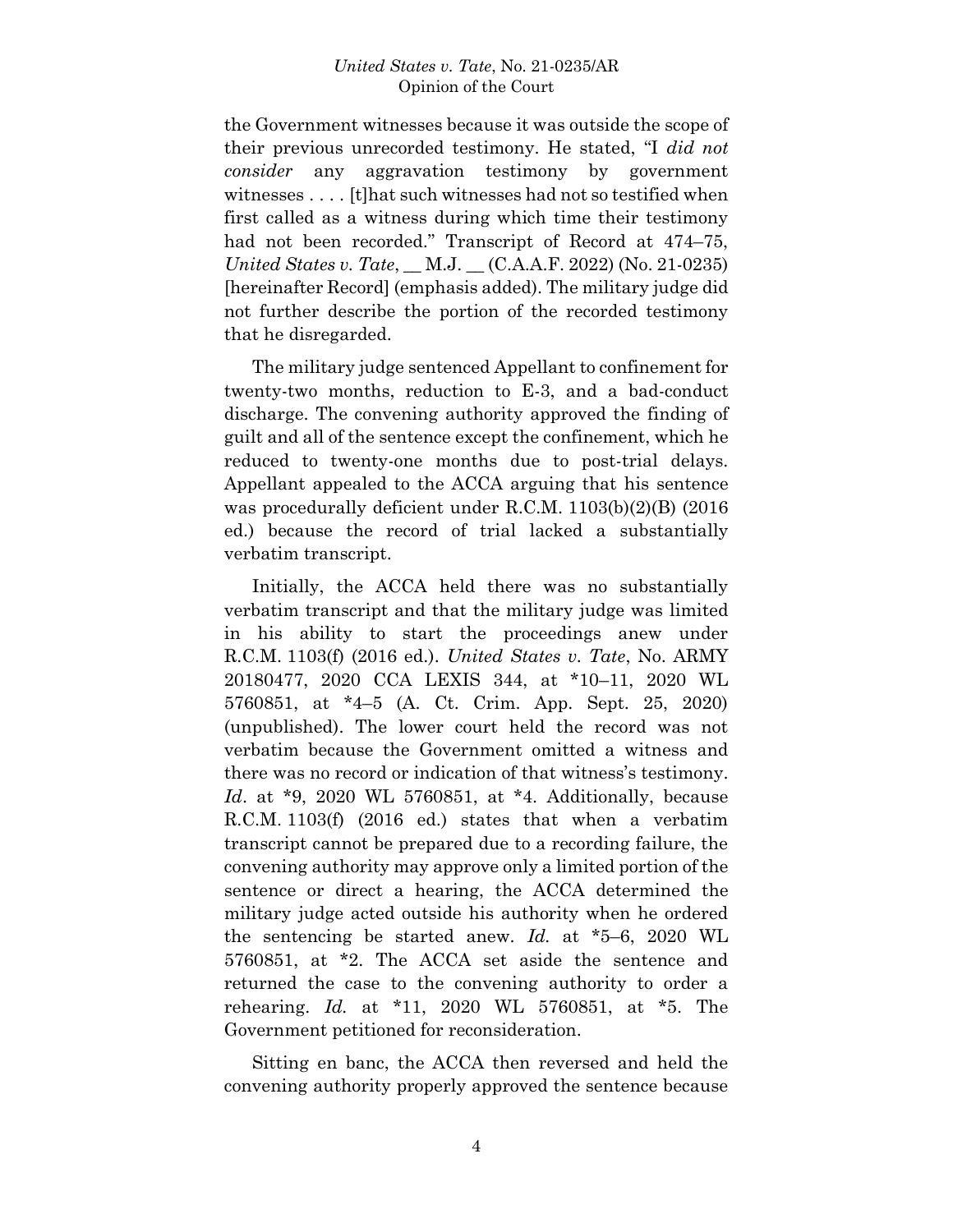there was a verbatim transcript. *United States v. Tate*, No. ARMY 20180477, 2021 CCA LEXIS 87, at \*1–2, 2021 WL 734023, at \*1 (A. Ct. Crim. App. Feb. 25, 2021) (en banc) (unpublished). The ACCA held the renewed sentencing proceedings did not constitute a rehearing under R.C.M. 1103(f) (2016 ed.) because the recording failure was discovered before adjournment. *Id.* at \*9–12, 2021 WL 734023, at \*4. Because the failure was discovered prior to adjournment, the ACCA held that the imposed remedy was within the military judge's authority as the presiding officer of the court-martial pursuant to R.C.M. 801(a). *Id.* at \*11–12, 2021 WL 734023, at \*4. The lower court further reasoned that the military judge's choice to start anew was not only sufficient to create a substantially verbatim transcript but the proper and preferred remedy. *Id.* at \*17–18, 2021 WL 734023, at \*7. We granted review to decide:

> Whether the transcript of Appellant's trial is substantially verbatim.

*United States v. Tate*, 81 M.J. 445 (C.A.A.F. 2021) (order granting review).

### **II. Discussion**

Whether a transcript is substantially verbatim is a question of law that this Court reviews de novo. *United States v. Davenport*, 73 M.J. 373, 376 (C.A.A.F. 2014). Our analysis proceeds in two parts. First, the Court must decide whether the transcript was substantially verbatim. If it is not, we must decide whether the military judge's remedy upon discovering the recording malfunction was proper and sufficient such that it resulted in a substantially verbatim transcript.

## **A. Substantially Verbatim Transcript**

The Rules mandate the preparation of a verbatim transcript for any general court-martial where the adjudged sentence includes confinement for twelve months or more or a bad-conduct discharge. R.C.M. 1103(b)(2)(B) (2016 ed.); *see also* Article 54, UCMJ, 10 U.S.C. § 854 (2012) (requiring a complete and authenticated record of the proceedings in all general courts-martial). There is no dispute that in this case, where the military judge sentenced Appellant to twenty-one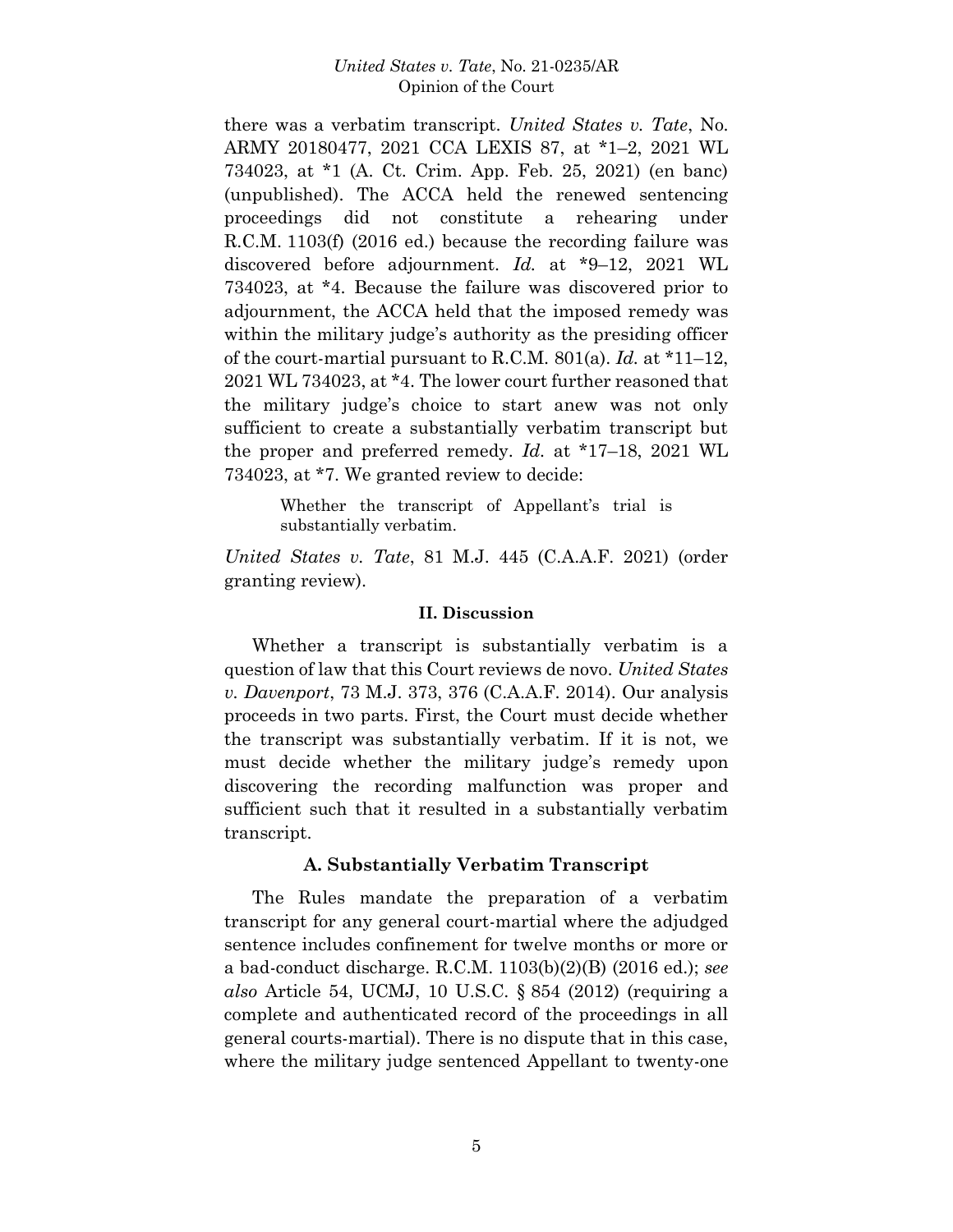months confinement and a bad-conduct discharge, a verbatim transcript was required. R.C.M  $1103(b)(2)(B)$  (2016 ed.).

A verbatim transcript must include "all proceedings including sidebar conferences, arguments of counsel, and rulings and instructions by the military judge." R.C.M. 1103(b) Discussion (2016 ed.). This Court has repeatedly held that a transcript need not be *actually* verbatim but will suffice when it is *substantially* verbatim. *Davenport*, 73 M.J. at 376 (citing *United States v. Henry*, 53 M.J. 108, 110 (C.A.A.F. 2000)); *United States v. Gray*, 7 M.J. 296, 297 (C.M.A. 1979) ("This Court consistently has . . . require[d] such proceedings to be substantially verbatim."). The lack of a verbatim transcript is a jurisdictional error that cannot be waived. *Henry*, 53 M.J. at 110.

To determine whether a transcript is verbatim, the threshold question is whether the omitted material was qualitatively or quantitatively substantial. *United States v. Lashley*, 14 M.J. 7, 9 (C.M.A. 1982) ("Insubstantial omissions from a record of trial . . . do not affect its characterization as a verbatim transcript." (quoting *United States v. McCullah*, 11 M.J. 234, 236–37 (C.M.A. 1981)); *see also United States v. Donati*, 14 C.M.A. 235, 34 C.M.R. 15 (1963). An omission is qualitatively substantial when it directly relates to the sufficiency of the government's evidence on the merits and cannot be recalled with any degree of fidelity. *Lashley*, 14 M.J. at 9. Omissions are quantitatively substantial unless the "totality of the omissions in [the] record becomes so unimportant and so uninfluential when viewed in light of the whole record, that it approaches nothingness." *United States v. Nelson*, 3 C.M.A. 482, 487, 13 C.M.R. 38, 43 (1953).

In this case, the Government concedes that the recording device's failure to capture the sentencing proceedings on September 18, 2018—including approximately four hours of witness testimony and the introduction of multiple documentary exhibits—resulted in loss that was both qualitatively and quantitatively substantial. Brief for Government at 16, *United States v. Tate*, No. 21-0235 (C.A.A.F. Oct. 18, 2021). We agree. First, the omissions here were far more expansive than the blanks in the record caused by the stop-and-go recording during the testimony of a single witness that our predecessor Court found qualitative in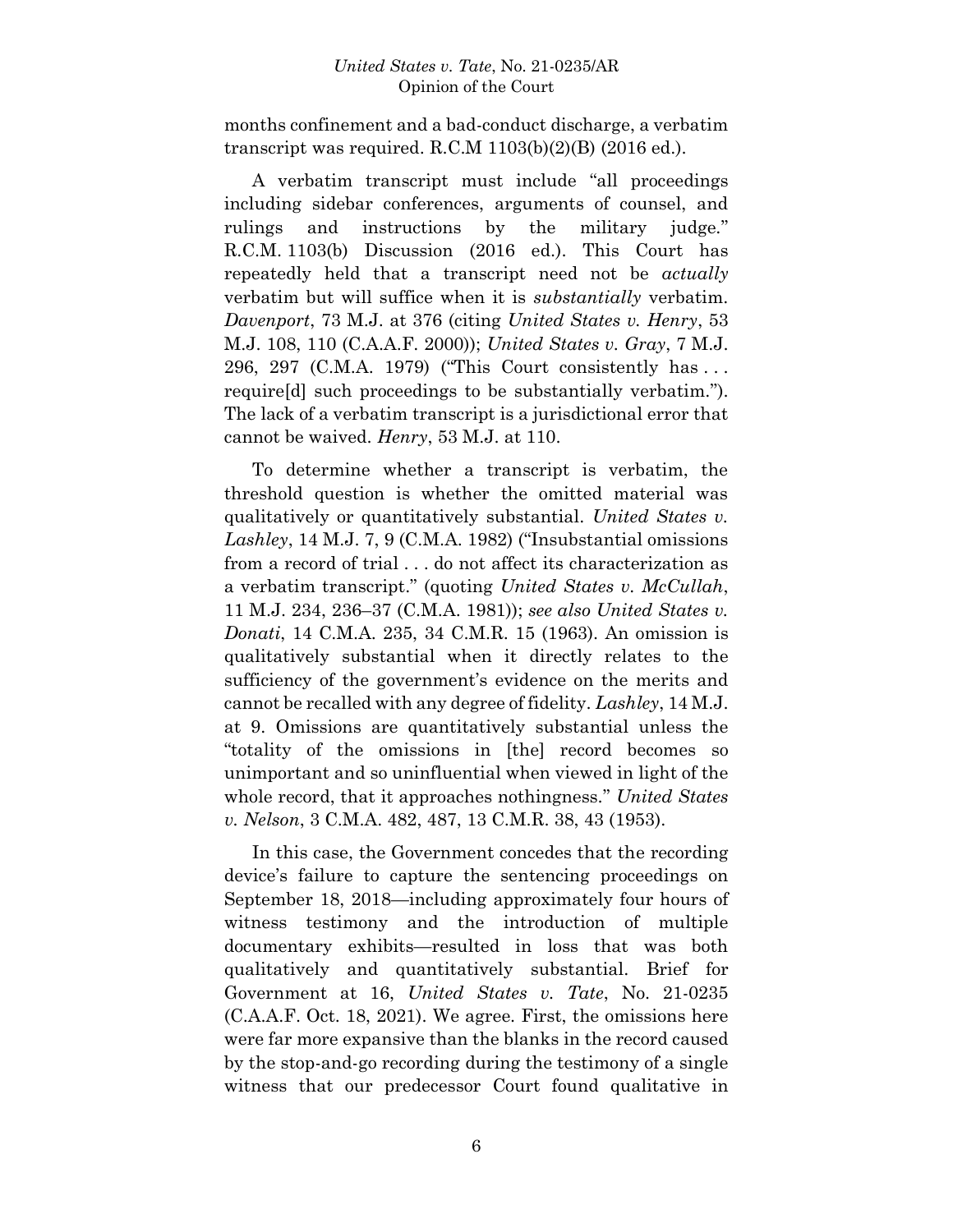*Lashley*. 14 M.J. at 9. The loss in this case encompassed the military judge's explanation of Appellant's rights, the entirety of the Government's case, and the start of Appellant's sentencing case. Additionally, the omissions were quantitatively substantial—they were of such a scope that it is impossible to suggest that the omitted recordings could be considered approaching nothingness. For these reasons, the failed recording resulted in substantial omissions in the record such that the record was not verbatim.

## **B. The Military Judge's Remedy**

When confronted with a substantial omission in the transcript, the military judge must decide how to proceed. Because it is not uncommon for recording devices to fail, military judges and the lower courts have created a variety of procedures to cure this issue when the military judge becomes aware of it before the conclusion of the case. Military judges across the branches have recognized three remedies for curing substantial omissions and creating a verbatim transcript prior to the conclusion of the court-martial.

## **i. Declaring a Mistrial**

The first method of remedying the loss of a recording is declaring a mistrial. Our predecessor Court recognized the validity of this approach in *United States v. Schilling*, 7 C.M.A. 482, 483, 22 C.M.R. 272, 273 (1957). In *Schilling*, after it was discovered during closing arguments that the recording machine had failed to record a "great deal of the proceedings," the military judge declared a mistrial. *Id.*, 22 C.M.R. at 273. The Court held that under those circumstances, continuing the trial was "impossible" because the record was "so legally defective that it could not support a conviction," and that the military judge was "justified" in declaring a mistrial. *Id.* at 484, 22 C.M.R. at 274.

Although the decision in *Schilling* is devoid of any reference to the *Manual for Courts-Martial, United States* (*MCM* or *Manual*), we note that the 1951 edition of the *Manual* expressly stated: "A mistrial may also be declared on the [law officer]'s own motion even in the face of objection by the accused when a free and fair trial cannot be had." *MCM*, ch. XII, para. *69e* (1951 ed. Supp. 1959). A version of this provision exists in every following edition of the *Manual*,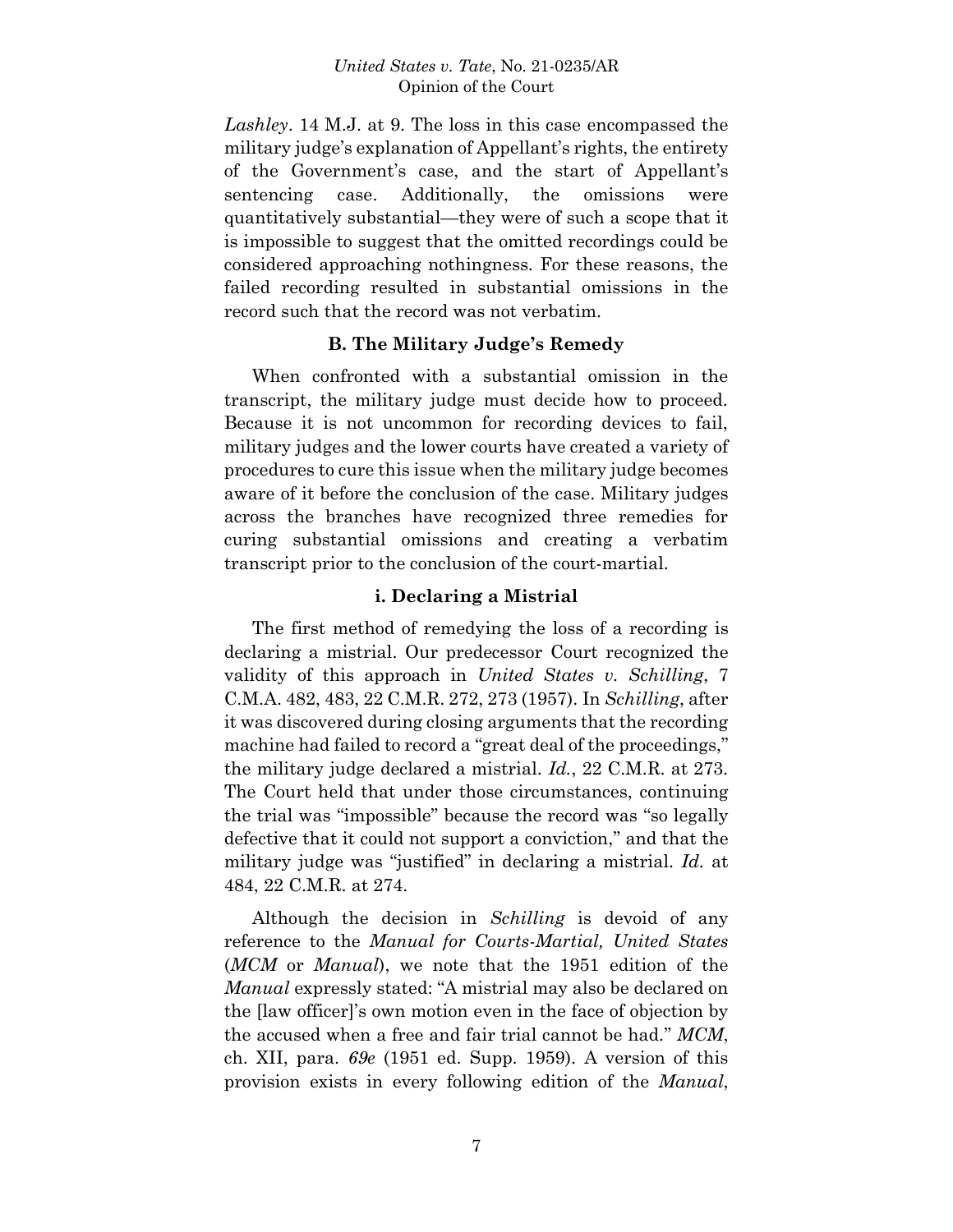lodging itself firmly in R.C.M. 915(a) starting in 1984. *See, e.g.*, R.C.M. 915(a) (1984 ed.); R.C.M. 915(a) (2000 ed.); R.C.M. 915(a) (2019 ed.). We thus have no doubt that a military judge has the authority to declare a mistrial when the Rules require a verbatim transcript, but none exists.**<sup>2</sup>**

### **ii. Reconstruction**

A second common remedy for lost recordings is reconstructing the record. A reconstruction occurs when the necessary actors—the military judge, with the assistance of the parties, and relevant witnesses—act promptly and thoroughly to recreate the lost testimony through their collective memories and notes. *See Lashley*, 14 M.J. at 9 (approving the military judge's attempt to reconstruct substantial lost proceedings due to the "unusual combination of factors present" in that case). There are, however, limits to what can be reconstructed. If the reconstruction results in a record that is equivocal such that it leaves uncertainty as to the substance of the lost testimony, it will not suffice. *See Davenport*, 73 M.J. at 378 (holding that without certainty about the substance of lost testimony, the reconstruction fails and the transcript is not verbatim).

Although reconstruction was originally a judicially created remedy without any clear basis in the *Manual*, the President expressly authorized military judges to reconstruct incomplete or defective records of trial in 2019. R.C.M. 1112(d)(3)(A) (2019 ed.). Neither Appellant nor the Government has challenged the pre-2019 cases that sanctioned reconstruction as a remedy for lost recordings.

### **iii. Starting Anew**

The third remedy military judges have relied upon to cure nonverbatim transcripts—and the one purportedly employed by the military judge in this case—is "starting anew." When this remedy is employed, the military judge expunges the lost

**<sup>2</sup>** Since 2019, R.C.M. 1112(d)(3)(D) has authorized a military judge to cure a defective or incomplete record of trial by declaring a mistrial as to the affected specifications "if the error was raised by motion or on appeal by the defense." We do not decide whether this provision altered the scope of a military judge's authority to declare a mistrial under R.C.M. 915(a) to cure a recording failure.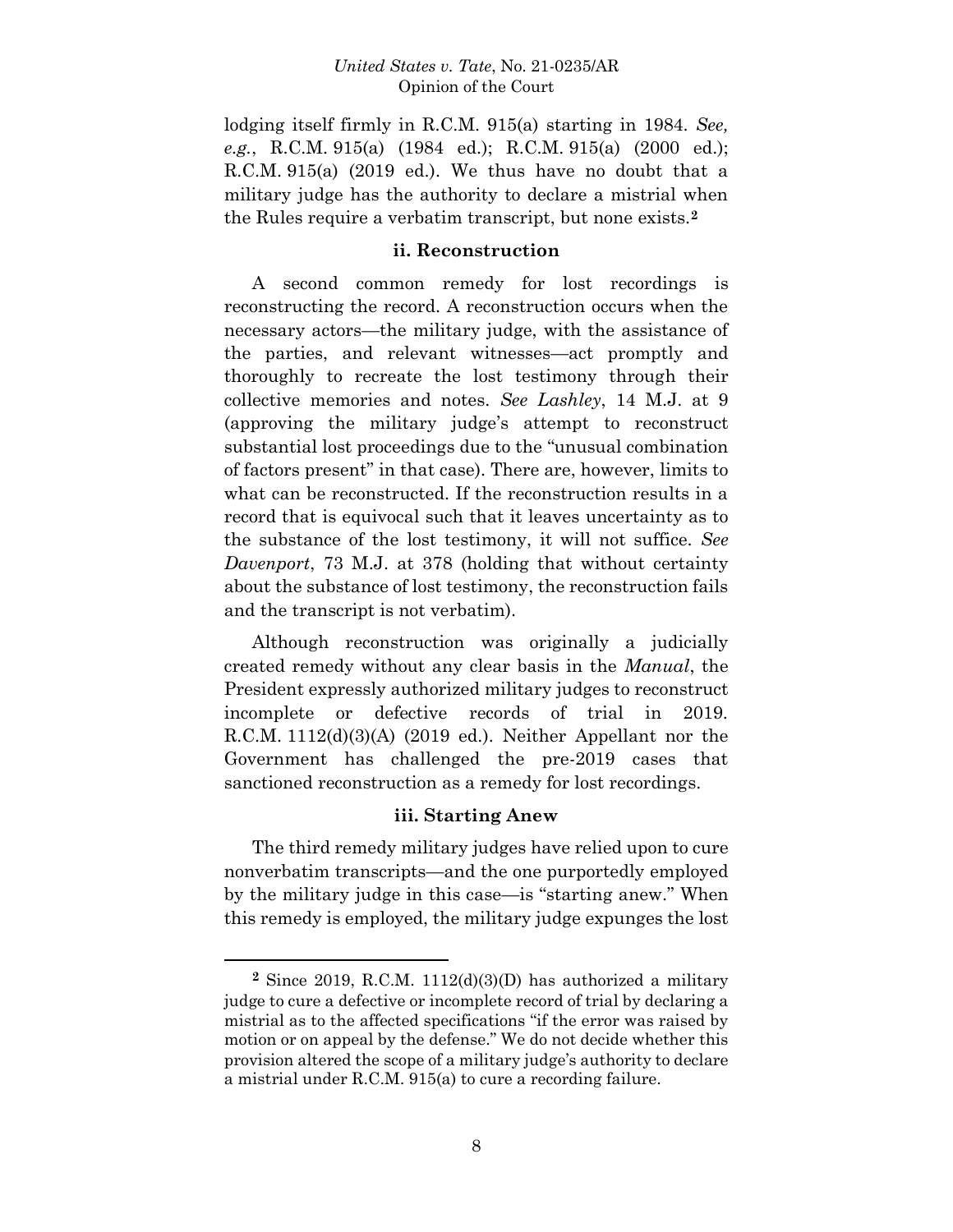proceedings and restarts the unrecorded session from scratch. *See United States v. Howard*, 9 M.J. 873, 875 (N.M.C.M.R. 1980) (concluding that there was no prejudice to the appellant when the military judge "announced he was beginning de novo because of the failure of the recording machine" and "that he would not consider any testimony previously given"). This remedy is frequently paired with an express instruction to the panel to disregard the unrecorded testimony or a statement from the military judge saying she has disregarded the unrecorded proceedings to start anew. *See, e.g.*, *United States v. Griffin*, 17 M.J. 698, 699 (A.C.M.R. 1983); *Howard*, 9 M.J. at 875. The Army, Navy-Marine Corps, and Air Force Courts of Criminal Appeals have all recognized starting anew as a valid remedy for failed recordings. *See, e.g.*, *Griffin*, 17 M.J. at 699 (describing starting anew as "the preferred method of handling unrecorded testimony"); *Howard*, 9 M.J. at 875 (holding that there was no prejudice to the accused when the military judge started lost proceedings anew and proclaimed he would "not consider any testimony previously given"); *United States v. English*, 50 C.M.R. 824, 825 (A.F.M.R. 1975) (describing starting anew as "correct in law and fact" and commending its use by the military judge).

This Court has never expressly endorsed starting anew which is also a judicially created procedure without clear basis in the *Manual*—as a remedy for lost recordings. The Government asserts in its brief that our predecessor Court at least implicitly endorsed starting anew in *United States v. Platt*, a case in which a Dictaphone failed to record two hours of an Article 39(a), UCMJ, 10 U.S.C. § 839(a), hearing and the military judge remedied the loss by declaring a "mistrial" and restarting the hearing. 21 C.M.A. 16, 17, 44 C.M.R. 70, 72 (1971). The Government is correct that *Platt* repeatedly described the remedy in that case as proceeding "anew," and that this Court used that label in a subsequent case, albeit without any analysis. *Lashley*, 14 M.J. at 9. But this case directly presents the question whether starting anew is a lawful procedure, and if so, what is required to properly start anew. Careful examination of *Platt* demonstrates that, although our predecessor Court referred to the procedure in that case as starting "anew," the military judge did not actually start anew, as least not as we understand that term.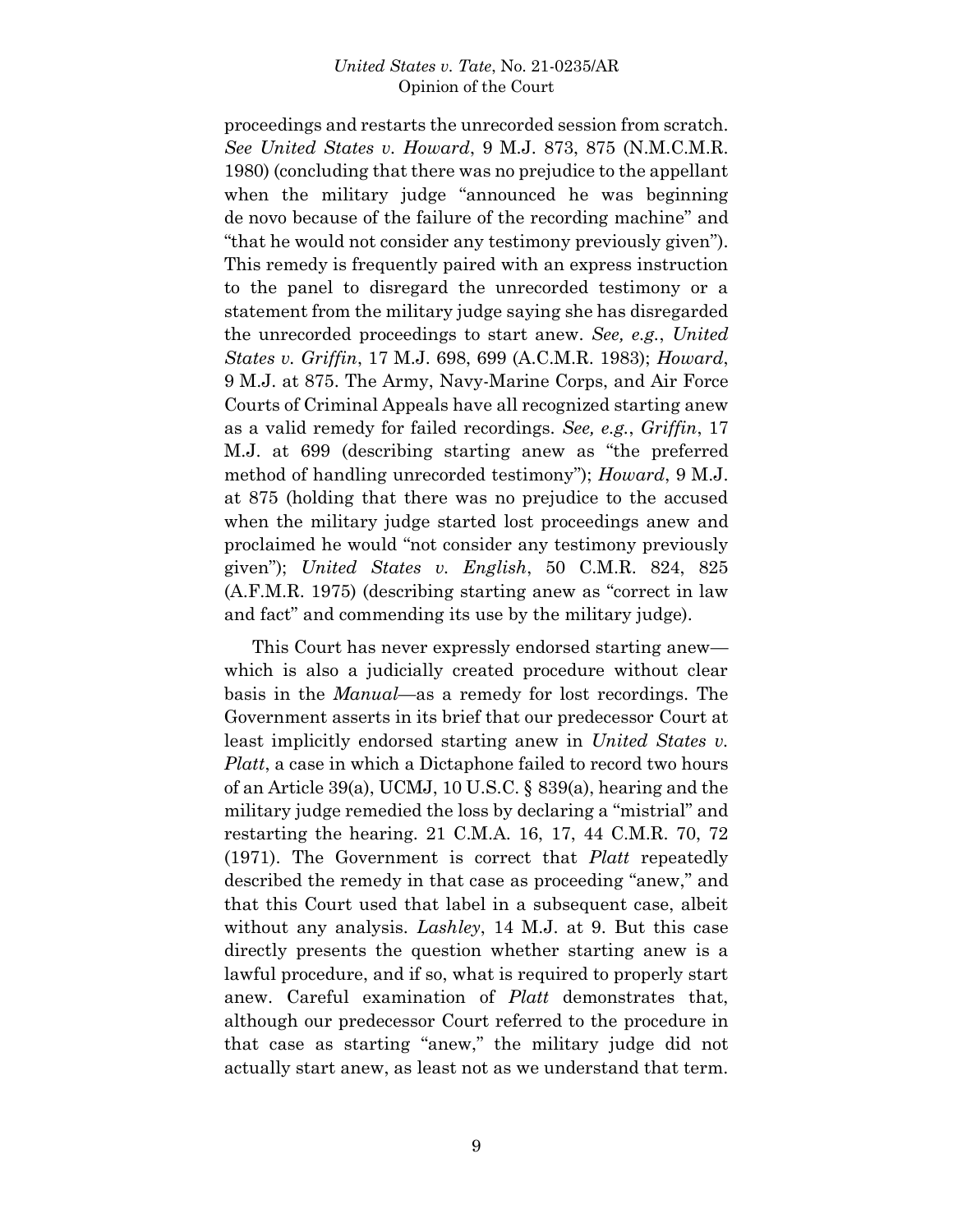In *Platt*, because the Court was primarily concerned with the appellant's argument that the court-martial lacked jurisdiction over the appellant once the military judge declared a "mistrial," the Court did not spend much time analyzing the propriety of the imposed remedy. Nevertheless, Judge Quinn—who declined to decide whether the military judge had declared an actual mistrial—concluded that the appellant was not prejudiced because "the substance [of the lost hearing] was fully recorded" during the second hearing. *Id.* at 18, 44 C.M.R. at 72. Similarly, Chief Judge Darden, in his concurrence, rejected the appellant's argument that the military judge had actually declared a mistrial (describing the misuse of the term of art as a "slip of the tongue"), and described the repeated hearing as "a repetition of testimony." *Id*. at 20, 44 C.M.R. at 74 (Darden, C.J., concurring).**<sup>3</sup>** In our view, what distinguishes the remedy of starting anew from the remedy of reconstruction is that when starting anew, the original lost proceeding is expunged. It therefore would not matter whether the second proceeding captures the substance of the lost recording or whether the witnesses repeated the same testimony. The original proceeding becomes not just irrelevant, but legally null and void. Accordingly, whether starting anew is a valid remedy for curing a nonverbatim transcript is a matter of first impression for this Court.

In this case, after the failure of the courtroom recording device was discovered, the military judge announced that he was going to start the sentencing proceedings anew. He never declared a mistrial, and he expressly rejected labeling the procedures as a reconstruction of the lost testimony. Appellant challenges the military judge's actions as unauthorized under either this Court's precedent or the Rules. Brief for Appellant at 16, *United States v. Tate*, No. 21-0235 (C.A.A.F. Sept. 2, 2021). Although Appellant concedes that "starting 'anew' is an authorized method for ensuring the record is substantially verbatim," he defines starting anew as "reconstructing or recreating what was lost—not beginning a new and different proceeding, unless a

**<sup>3</sup>** Senior Judge Ferguson, writing in dissent, also characterized the military judge's remedy in *Platt* as an attempt to "reconstitute[]" the lost record of the hearing. *Id*. at 22, 44 C.M.R. at 76 (Ferguson, S.J., dissenting).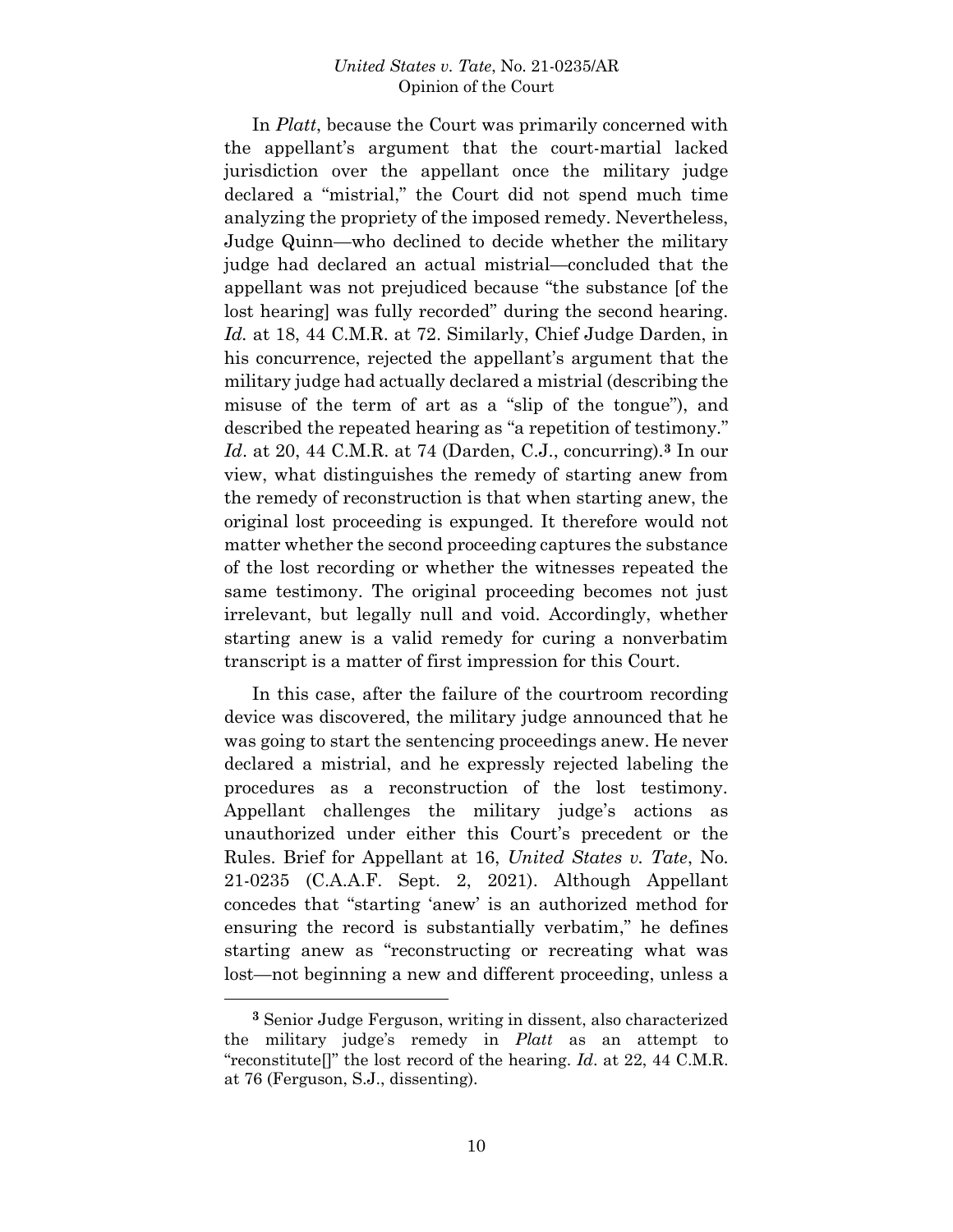mistrial is declared or the convening authority orders it under RCM 1103(f)." *Id*. To answer Appellant's challenge, we consider two questions. First, whether starting anew—as that process has been established by the CCAs—is a lawful method for curing nonverbatim transcripts caused by lost recordings. And if so, whether the military judge's actions in this case properly started the lost sentencing proceedings anew.

With respect to the first question, Appellant correctly notes that in affirming the military judge's actions, the ACCA "cited no Rule for Court[s]-Martial permitting the military judge to conduct an entirely different sentencing proceeding." *Id.* at 19. Indeed, we have found no instance where a CCA has ever cited any provision of the *Manual* when approving starting anew as a remedy for lost recordings. At oral argument, the Court considered whether the remedy of starting anew could be grounded in the final sentence of R.C.M. 915(a). That rule states:

> The military judge may, as a matter of discretion, declare a mistrial when such action is manifestly necessary in the interest of justice because of circumstances arising during the proceedings which cast substantial doubt upon the fairness of the proceedings. A mistrial may be declared as to some or all charges, and as to the entire proceedings or *as to only the proceedings after findings*.

R.C.M. 915(a) (2016 ed.) (emphasis added). We note that the *Manual* has included a provision authorizing the military judge to declare a mistrial with respect to only those proceedings after findings since 1969. *See MCM*, ch. X, para. 56.*e.*(1) (1969 ed.) ("A mistrial may be declared respecting the entire proceedings or respecting only the proceedings after findings.").

If the military judge had declared a post-findings mistrial pursuant to R.C.M. 915(a) in this case, the result would have been nearly equivalent to the starting anew procedure that has been established by the CCAs and that the military judge attempted to employ. The lost proceedings would have been "washed out" as if they had never occurred, and the sentencing phase of the court-martial could have started anew without regard for what had happened during the first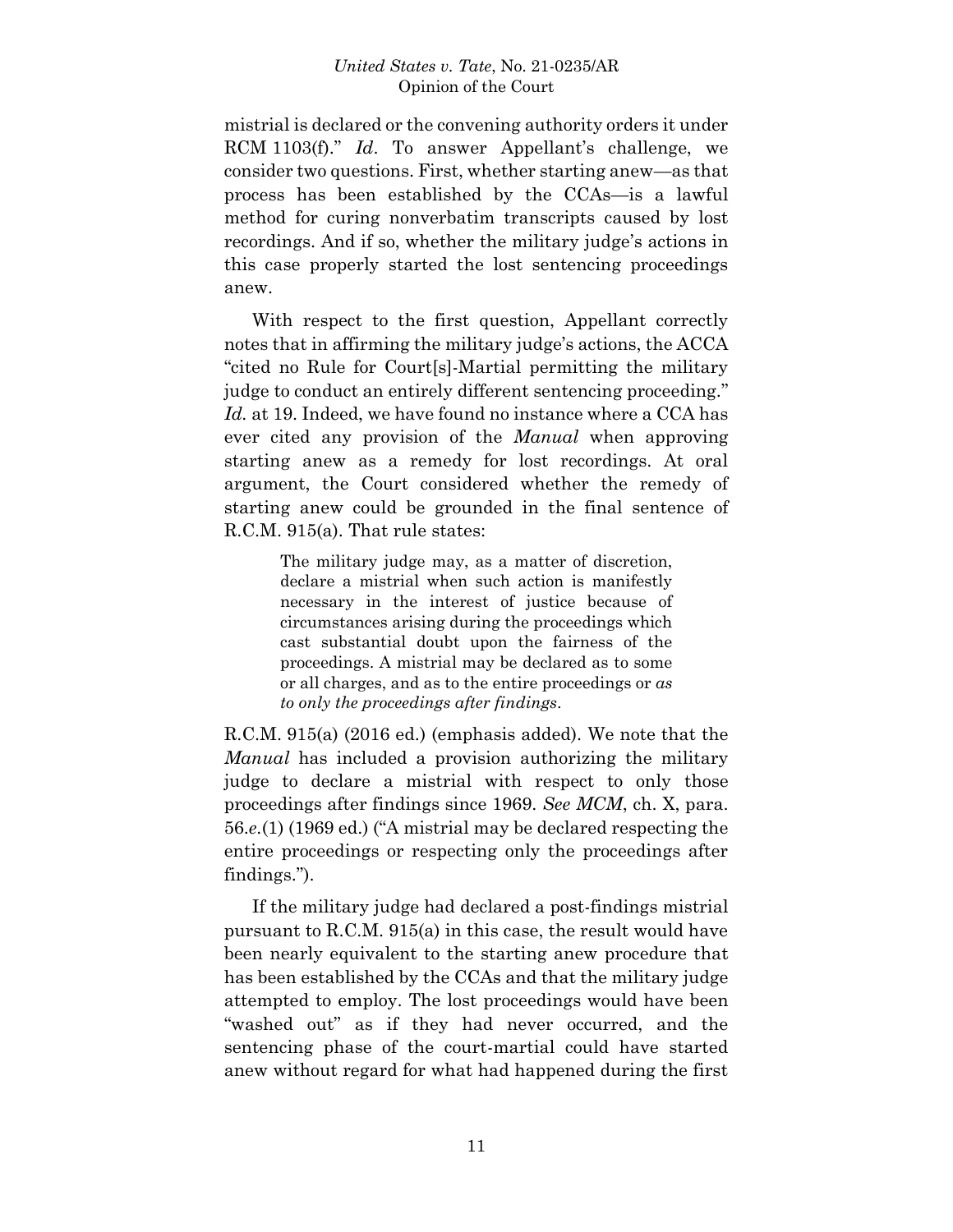attempt at sentencing. But, as Government counsel conceded during oral argument, declaring a mistrial would have involved additional procedural steps and only the court-martial convening authority could have directed a rehearing once a mistrial had been declared. Oral Argument at 30:25–32:02, *United States v. Tate*, No. 21-0235 (C.A.A.F. Mar. 29, 2022).

In the absence of any briefing on this specific point, and in light of the potentially material differences between starting anew and declaring a post-findings mistrial pursuant to R.C.M. 915(a), we decline to decide whether starting anew at least as it was invoked during the sentencing phase in this case—was authorized under R.C.M. 915(a), or more generally under the military judge's inherent power to control court-martial proceedings. *See* R.C.M. 801(a)(3) (requiring military judges to "exercise reasonable control over the proceedings to promote the purposes of these rules"); R.C.M. 102 (stating that the purpose of the rules is to "provide for the just determination of every proceeding relating to trial by court-martial"). Instead, we assume—without deciding that the judicially crafted remedy of starting anew was a permissible option to cure the lost recording in this case, and proceed to the second part of our analysis.**<sup>4</sup>**

With respect to the specific actions taken by the military judge in this case, we conclude that even if the military judge *could* have lawfully started the sentencing proceedings anew, he did not *actually* do so. The military judge announced that he was starting anew and that the new proceedings would "wash out" the unrecorded proceedings. But before announcing Appellant's sentence, the military judge directly contradicted that announcement by explaining that he had modified the scope of evidence that he considered from the second session to match the testimony from the unrecorded session. Specifically, he stated that he "did not consider any

**<sup>4</sup>** We note that the President did not include starting anew among the four authorized corrective actions to cure incomplete or defective records of trial in the 2019 version of R.C.M. 1112(d)(3). Nevertheless, the Discussion to this rule still includes the following statement: "If either party objects to the summary or reconstruction, the trial should proceed anew, and the proceedings repeated from the point where the interruption began."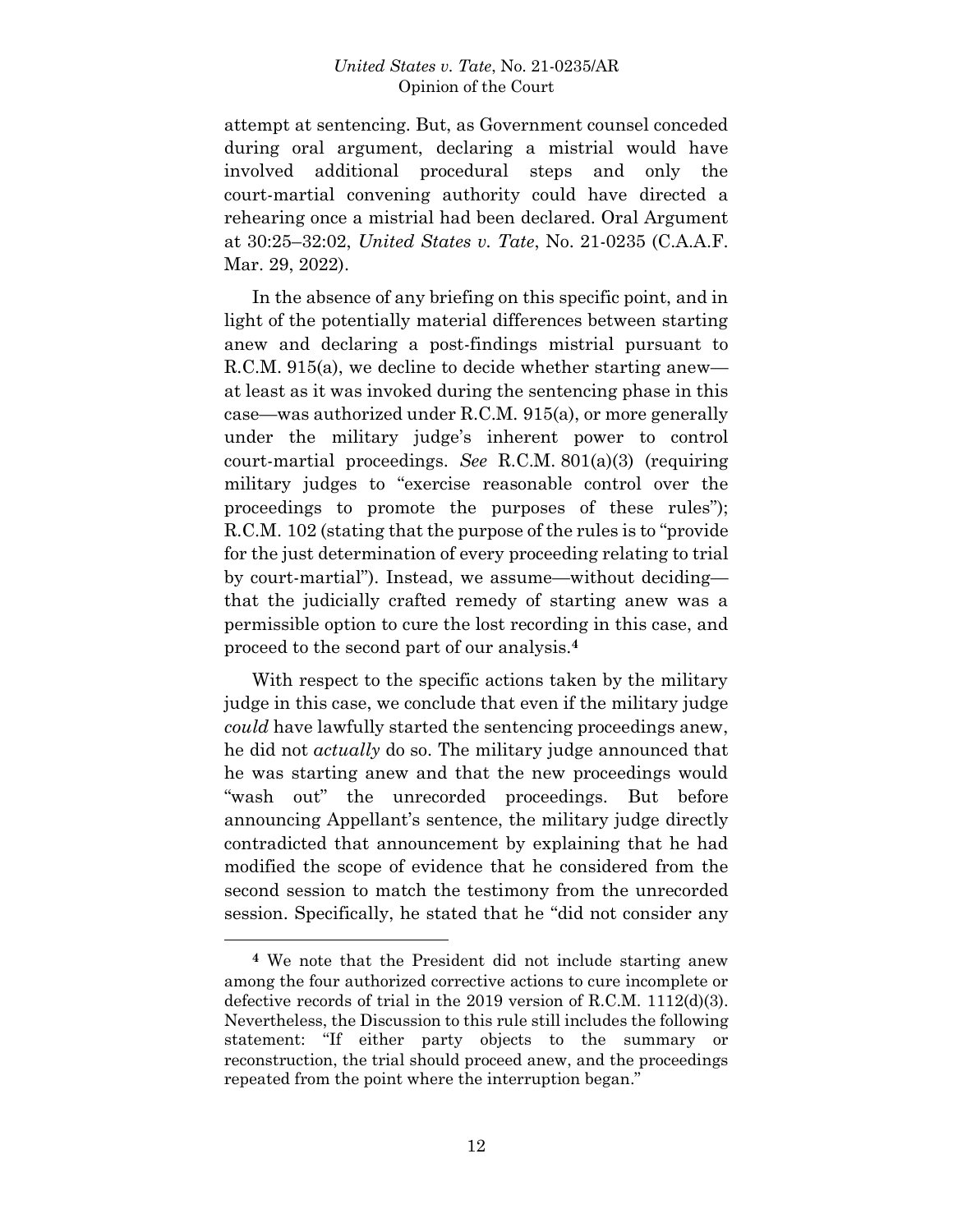aggravation testimony by the government witnesses . . . . [t]hat such witnesses had not so testified when first called as a witness during which time their testimony had not been recorded." Record at 474–75.

The military judge's hybrid approach of purportedly starting anew but then expressly linking his understanding of the recorded testimony to the "washed out" unrecorded testimony resulted in an "amorphous mélange" that was neither a reconstruction nor a procedure that started "anew." *See United States v. Benoit*, 43 C.M.R. 666, 667–68 (A.C.M.R. 1971). Without any recording of the lost original proceeding, there is no way to know (or for an appellate court to review) how much of the evidence from the second day the military judge disregarded or how material and relevant that evidence was to Appellant's adjudged sentence.

We recognize that the military judge assured counsel that "there would be no prejudice to the accused" caused by his disregarding some of the aggravating evidence presented by the Government during the recorded portion of the sentencing hearing. But we cannot affirm the sentence on the theory that the military judge's actions could only have helped Appellant. Under Article 66(d)(1), UCMJ, 10 U.S.C. § 866(d)(1) (Supp. IV 2013–2017), the ACCA has a duty to determine the appropriateness of the sentence. The ACCA could not perform this function without knowing exactly what aggravating evidence the military judge considered. And the ACCA could not have known exactly what the military judge considered and did not consider without being able to compare the recorded testimony to the unrecorded testimony.

The military judge proclaimed he was starting anew, but by his own words, relied upon the unrecorded testimony to determine Appellant's sentence. This flawed attempt to cure the substantial omission resulted in a transcript that was not verbatim. As a result, the military judge erred and the nonverbatim transcript was not properly remedied.

### **C. Inability to Produce a Verbatim Transcript**

If a military judge fails to cure the substantial omission and a nonverbatim transcript results, R.C.M. 1103(f) (2016 ed.) is triggered and the remedy lies within the sole discretion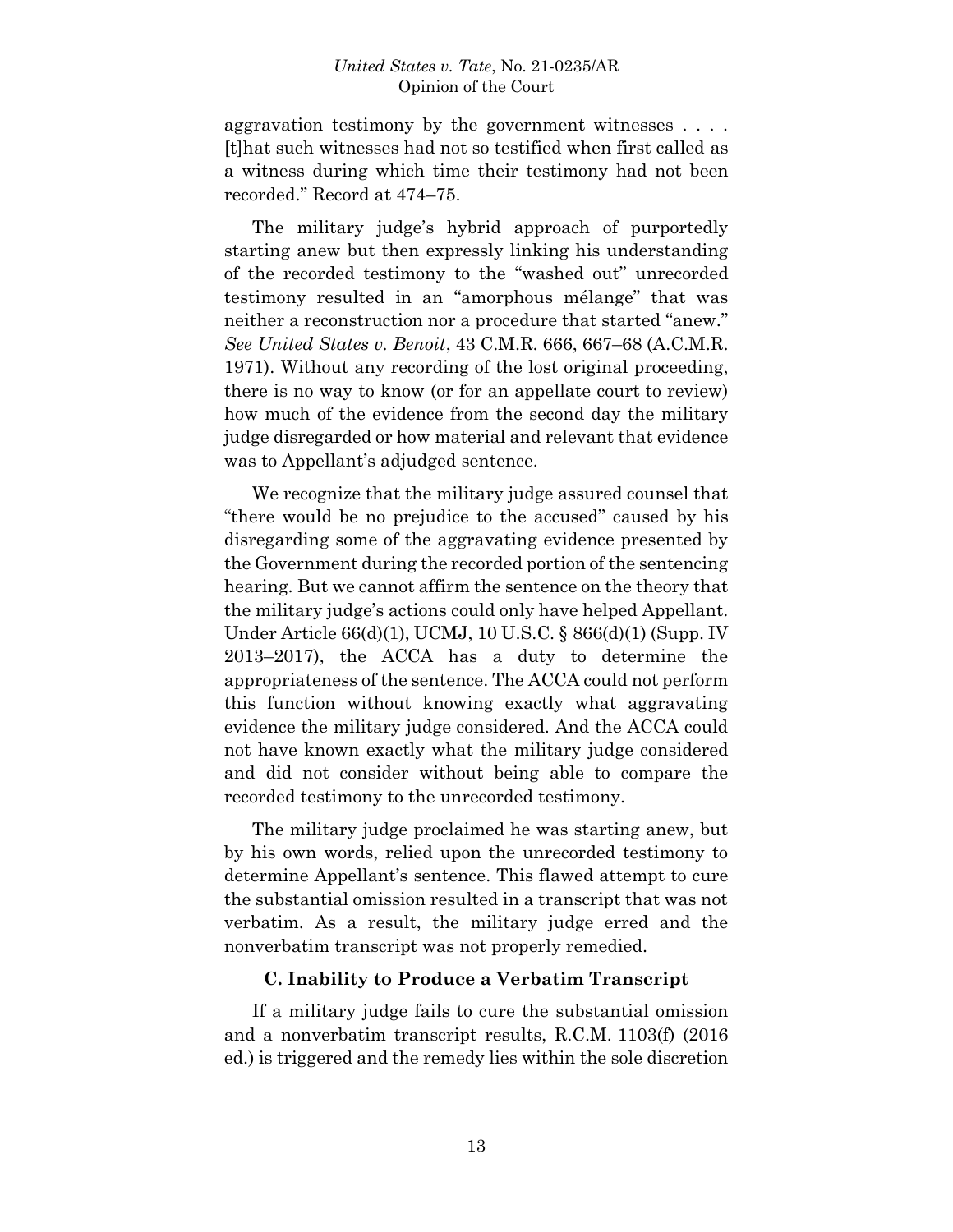of the convening authority. Rule for Courts-Martial 1103(f) (2016 ed.) states:

> If, because of loss of recording or notes, or other reasons, a verbatim transcript cannot be prepared when required by  $[1103(b)(2)(B)]$ , a record which meets the requirements of  $(b)(2)(C)$  of this rule shall be prepared and the convening authority may:

> (1) Approve only so much of the sentence that could be adjudged by a special court-martial, except that a bad-conduct discharge, confinement for more than six months, or forfeiture of two-thirds pay per month for more than six months, may not be approved; or

> (2) Direct a rehearing as to any offense of which the accused was found guilty if the finding is supported by the summary of the evidence contained in the record, provided that the convening authority may not approve any sentence imposed at such a rehearing more severe than or in excess of that adjudged by the earlier court-martial.

Despite the discretionary language of R.C.M. 1103(f) (2016 ed.), Article 60(c)(4)(A), UCMJ, 10 U.S.C. § 860(c)(4)(A) (2012 & Supp. IV 2013–2017) presents a procedural limitation. Article 60(c)(4)(A), UCMJ, states, "the convening authority . . . may not disapprove, commute, or suspend in whole or in part an adjudged sentence of confinement for more than six months or a sentence of dismissal, dishonorable discharge, or bad conduct discharge." As a result, we set aside Appellant's sentence and remand to the Judge Advocate General of the Army for return to an appropriate convening authority for action consistent with R.C.M. 1103(f) (2016 ed.).

## **III. Conclusion**

The recording device failed to record the first day of Appellant's sentencing hearing, resulting in a nonverbatim transcript. Even if the military judge could have lawfully started the sentencing procedure anew, the military judge failed to properly do so because he relied upon the unrecorded lost testimony from the lost proceeding to limit the scope of the new testimony he considered in adjudging Appellant's sentence. The military judge's reliance upon the unrecorded testimony to frame his sentencing decision failed to remedy the nonverbatim transcript, creating a jurisdictional error